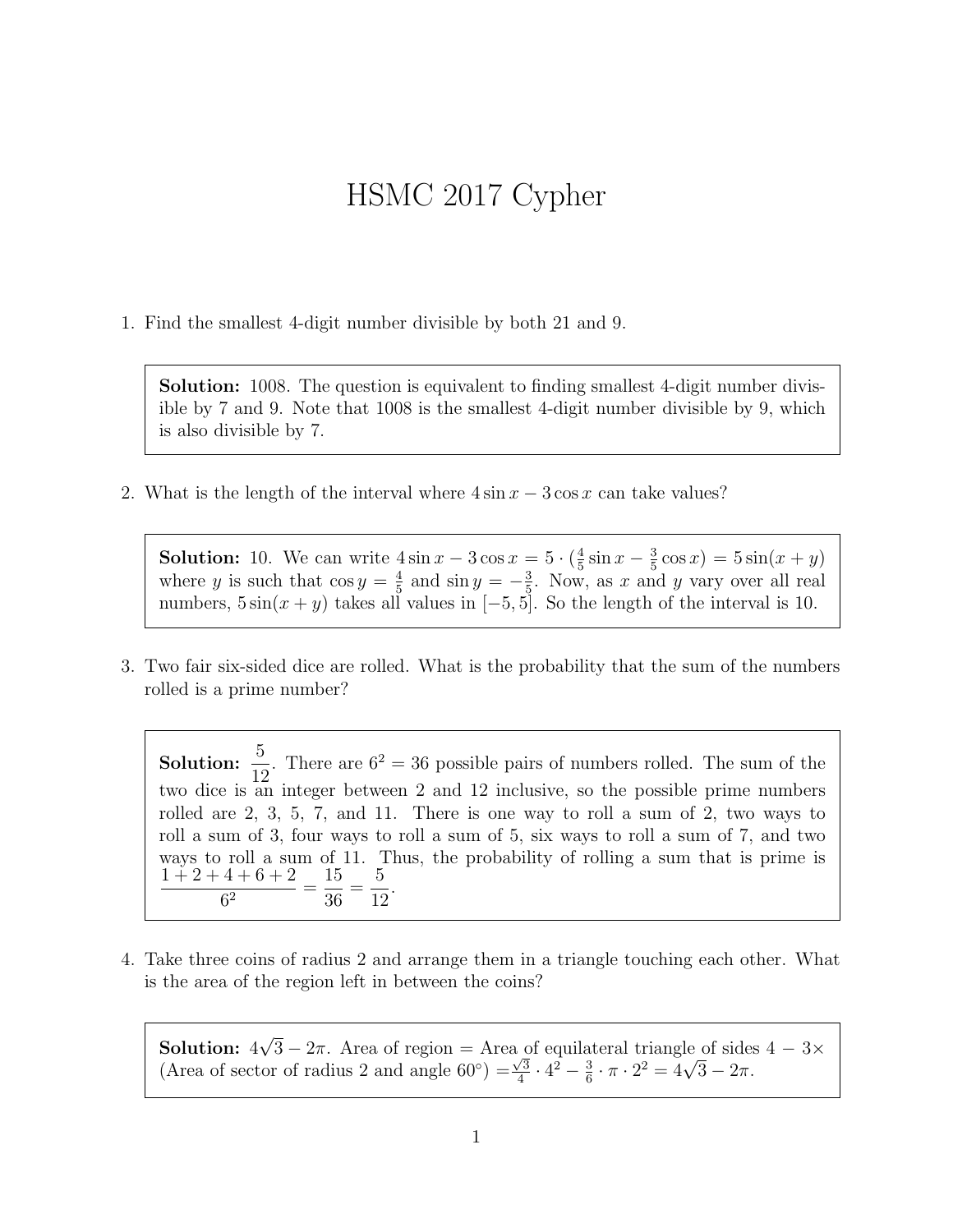5. Find the sum of squares of the roots of the polynomial

$$
x^7 - 3x^6 + 25x^5 - 34x^3 - 56x^2 + 17x + 2017
$$

**Solution:**  $-41$ . Let  $\{\alpha_i\}$  be the roots of the polynomial. We have

$$
(\sum_{i} \alpha_i^2) = (\sum_{i} \alpha_i)^2 - 2(\sum_{i < j} \alpha_i \alpha_j) = (3)^2 - 2 \cdot 25 = -41.
$$

6. What is the slope of the line tangent to the closest point to the origin on the circle  $x^2 + y^2 + 8x + 10y + 40 = 0$ ?

Solution:  $-\frac{4}{5}$  $\frac{4}{5}$ . Note that the center of the circle is  $(-4, -5)$  and the line joining the origin to  $(-4, -5)$  the circle has slope  $\frac{5}{4}$ . By Euclidean geometry, this line must be perpendicular to the tangent at point on the circle closest to the origin. Thus, the slope of the tangent line is  $-\frac{4}{5}$  $\frac{4}{5}$ .

7. Evaluate  $\log_{10} \cos \tan^{-1} 3$ .

Solution:  $-\frac{1}{2}$  $\frac{1}{2}$ . Consider a triangle △ABC with ∠ABC = 90°, AB = 3, BC = 1 and  $CA =$  $\frac{-\frac{3}{2}}{\sqrt{10}}$ . Then tan<sup>-1</sup> 3 = ∠*BCA* and cos ∠*BCA* = *BC*/*CA* =  $\frac{1}{\sqrt{10}}$ , now take logarithm.

8. What is the remainder when 12345678910111213 is divided by 101?

**Solution:** 47. Since  $100 \equiv -1 \pmod{101}$ , we have:  $12345678910111213 \equiv 1 + (-23 + 45) + (-67 + 89) + (-10 + 11) + (-12 + 13)$  $\equiv 1 + 22 + 22 + 1 + 1 \equiv 47 \pmod{101}.$ 

9. At St. Ives High School, each student takes 7 classes, and each class contains 7 students. Every pair of students have exactly 3 classes in common. How many students go to school in St. Ives?